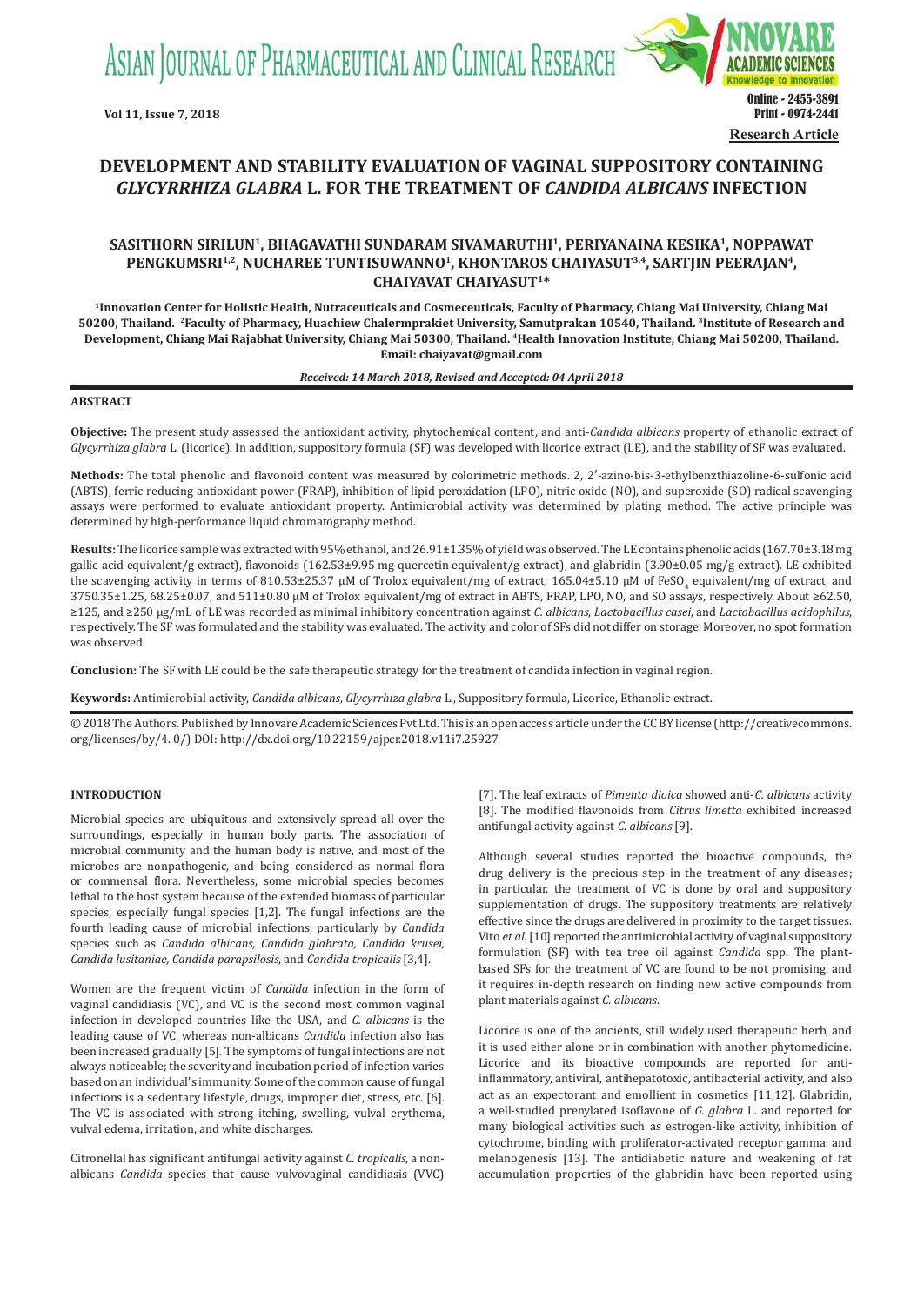diabetes and obese mice models [14,15]. The recent study reported the anti-*Candida* property of *G. glabra* L. against several *Candida* species and strains, and also explained the anti-*Candida* biofilm activity against *C. glabrata* and *C. tropicalis* strains [16].

Thus, the present study evaluated the anti-C. albicans property of ethanolic extract of licorice. Antioxidant activity, and phytochemical content of the selected active extract has also been evaluated. The study also deals with the development of the SF with active extract, assessment of the physicochemical content and stability of the SF.

### **METHODS**

### **Sample collection and extraction**

*G. glabra* L. (licorice) were collected from the local farmers of Chiang Mai, Thailand, and the species was confirmed with herbarium specimens of Faculty of Pharmacy, Chiang Mai University, Thailand. The samples were dried at 60°C for 24 h and milled to a fine powder. Then, 1 kg of the sample was macerated in 2 L of 95% ethanol for 48 h and filtrated through Whatman No. 1 filter paper before evaporation at 50°C using vacuum evaporator (Buchi Rotavapor RE-120). The percentage of yield was calculated (Equation 1) and stored at −20°C until use.

Yield (%) = (weight of the extract (g)/weight of the licorice powder (g)) $\times 100$  (1)  $(g)$ )×100 (1)

### **Estimation of phytochemical content**

## *Total phenolic and flavonoid content*

The total phenolic and flavonoid content of licorice extract (LE) was determined as described previously by Pengkumsri *et al*. [17]. The total phenolic and flavonoid content was denoted as mg of gallic acid equivalent (mg GAE) per g of extract, and mg of quercetin equivalent (mg QE) per g of extract, respectively.

#### *Determination of free radical scavenging property of extracts*

The antioxidant property of extracts was assessed by 2, 2′-azino-bis-3 ethylbenzthiazoline-6-sulfonic acid (ABTS), ferric reducing antioxidant power (FRAP), inhibition of lipid peroxidation (LPO), nitric oxide (NO), and superoxide (SO- ) radical scavenging assays as described by Pengkumsri *et al.* [17].

### *C. albicans inhibition assays*

The agar dilution assay was performed to assess the anti-*Candida* activity of extracts. In brief, *C. albicans* was cultured in Sabouraud dextrose broth (SDB) at 37°C for 24 h and diluted to achieve 1.5×10<sup>5</sup> cells/ml of broth. Then,  $100 \mu L$  of cell suspension was plated by mixing with 10 ml of Sabouraud dextrose soft agar. About 6 mm sized, agar wells were created, and 100 µL of LE was introduced. The inhibition zone was measured after incubation at 37°C for 24–48 h. 100 µL of ciclopirox olamine (10 mg/mL) (synthetic antifungal agent), SDB, and dimethyl sulfoxide (DMSO) was used as positive, negative, and vehicle control, respectively [18].

The minimal inhibitory concentration (MIC) of LE against *C. albicans*  was studied by modified broth dilution method. Briefly, *C. albicans* was raised as 1.5×10<sup>5</sup> cells/mL in SDB and mixed with serially diluted test extracts in a 96-well plate, followed by incubating at 37°C for 24 h. The MIC concentration was determined by spectrophotometric analysis of the growth of *C. albicans* at 600 nm. 100 µL of ciclopirox olamine (10 mg/mL), SDB, and DMSO was used as positive, negative, and vehicle control, respectively [19].

### **Effect of LE on the growth of representative strains of normal microbial flora**

MIC assay was performed to assess the antimicrobial activity of LE against *Lactobacillus casei* and *Lactobacillus acidophilus*. Strains were cultured in de Man, Rogosa, and Sharpe (MRS) broth to achieve the cell density of 1.5×10<sup>8</sup> cell/mL**.** 100 µL of ampicillin (2 mg/mL), MRS, and DMSO was used as positive, negative, and vehicle control, respectively.

### **Development and evaluation of SF**

### *Development of suppository base and SF with LE*

The raw materials such as polyethylene glycol (PEG)-6000, PEG-400, propylene glycol, glycerin, and water were used. These ingredients were mixed in different combination and assessed for the hardness, distribution of ingredients, and disintegration time. The different concentration of LE (1, 2, and 5%) was added with a selected best combination of base formula (PEG-6000, PEG-400, propylene glycol, glycerin, and water). The prepared SFs were studied [20] for the physical appearance (color, surface, and silkiness), variations in weight (mean of four decimal weighing of 20 samples), hardness (by cutter shearing), distribution of ingredients (by spot and migration of ingredients), melting point, and disintegration time (time required for complete dissociation of formula at 37°C).

#### *Stability evaluation*

The stability of SF was measured as per the guideline of Center for Drug Evaluation and Research, U.S.A (ICH Q1A (R2)) and Department of Health and Human Services Food and Drug Administration. The stability at different temperature (5±3, 30±2, and 40±2°C) with 75% of relative humidity for 3 months was studied. The changes in phytochemicals content, *C. albicans* inhibition property, and antioxidant property of the formula were assessed.

### *Determination of active compounds*

Glabridin and 18-β-glycyrrhetinic acid content extract have been assessed by high-performance liquid chromatography technique. The extract was analyzed using isocratic condition (Shimadzu LC 10AV, Japan) with Shodex<sup>®</sup> RP-C18 (250 mm  $\times$  4.6 mm, 5 µm, Japan) column. The isocratic condition of mobile phase was prepared with 70% of acetonitrile with 30% of 0.05% trifluoroacetic acid at a flow rate of 1.0 mL/min. The UV detector (Shimadzu LC 10AV, Japan) was set at 240 nm to analyze a linear range of glabridin (0.01–0.05 mg/mL) and 18-glycyrrhetinic acid (0.02–0.10 mg/mL) and LE.

#### **Statistical analysis**

The results were determined in triplicates to confirm the reproducibility. The data were given as mean ± standard deviation. Analysis of variance was performed using statistical SPSS software version 17 (Chicago, SPSS Inc., U.S.A). The least significant difference *post hoc* test was performed to analyze the significant differences in antioxidant activities and p<0.05 was considered as statistically significant.

### **RESULTS AND DISCUSSION**

The licorice sample was extracted with 95% ethanol and 26.91±1.35% of yield was achieved. Then, the LE was found to contain 167.70±3.18 mg GAE/g extract and 162.53±9.95 mg QE/g extract of phenolic and flavonoids content, respectively. The major active compounds of the licorice, such as glabridin and 18-β-glycyrrhetinic acid, were assessed in the LE and only glabridin (3.90±0.05 mg/g extract) was detected (Table 1). The antioxidant nature of the LE has been evaluated by various assays such as ABTS, FRAP, LPO, NO, and SO. LE showed the scavenging

**Table 1: The yield and phytochemical content of ethanolic extract of** *Glycyrrhiza glabra* **L.**

| S. No         | Content                                   | <b>Values</b>     |
|---------------|-------------------------------------------|-------------------|
|               | Percentage of yield (%)                   | $26.91 \pm 1.35$  |
| $\mathcal{L}$ | Total phenolic content (mg GAE/g extract) | $167.70 \pm 3.18$ |
| 3             | Total flavonoid content (mg QE/g extract) | 162.53±9.95       |
| 4             | Glabridin content (mg/g extract)          | $3.90 \pm 0.05$   |
| 5             | 18-β-Glycyrrhetinic acid content          | ND                |
|               | (mg/g extract)                            |                   |

GAE: Gallic acid equivalent, QE: Quercetin equivalent, ND: Not detected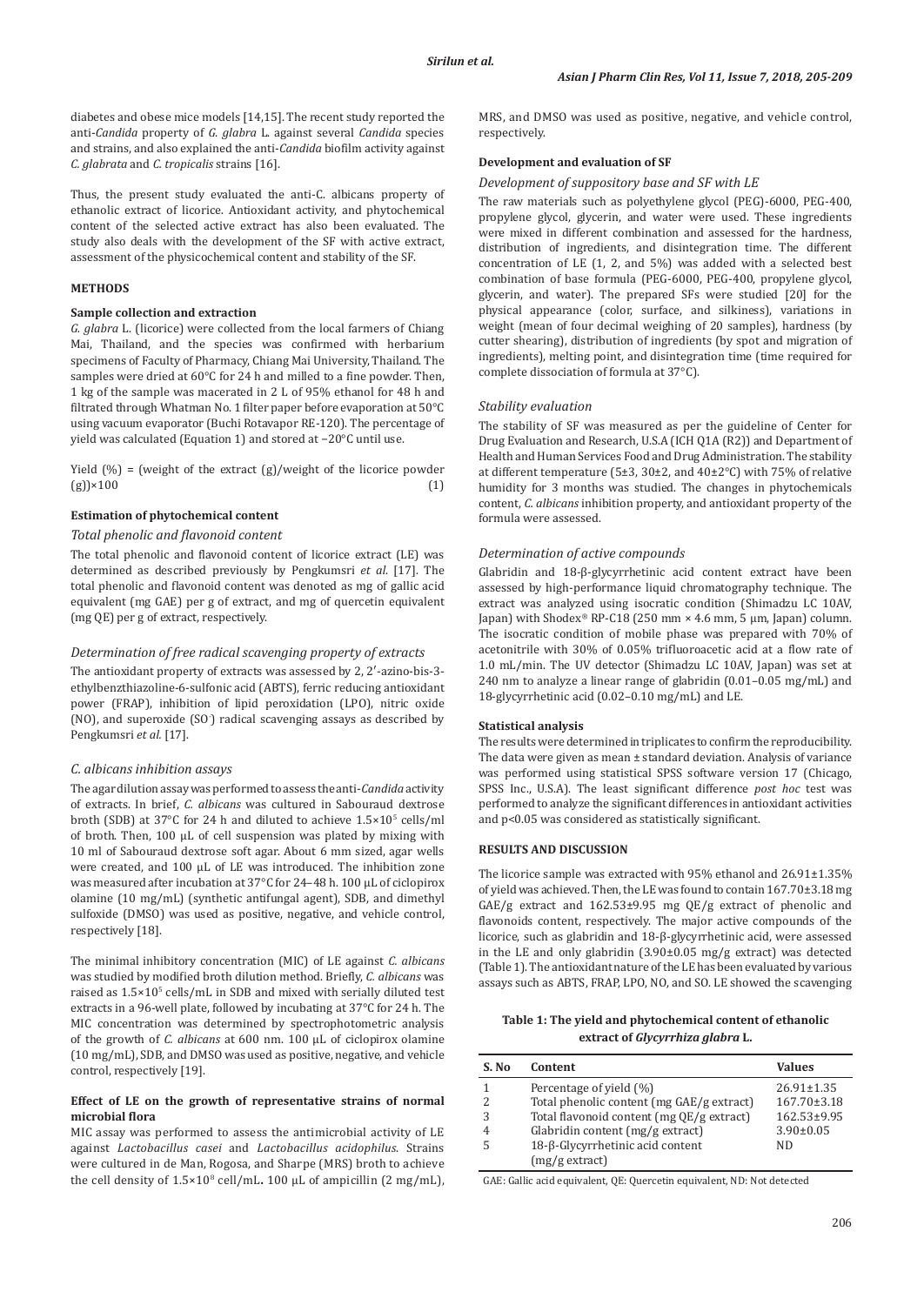activity in terms of  $165.04\pm5.10 \mu$ M of FeSO<sub>4</sub> equivalent/mg of extract and 810.53±25.37, 3750.35±1.25, 68.25±0.07, and 511±0.80 µM of Trolox equivalent/mg of extract in FRAP, ABTS, LPO, NO, and SO assays, respectively (Table 2). The data indicated that LE contains more free radical scavenging compounds, especially glabridin.

The studies suggested that nystatin vaginal suppositories were effective to treat VVC caused by *C. glabrata* and fluconazole-resistant *Candida*, whereas nystatin suppositories were less effective against *C. albicans.*  Moreover, miconazole nitrate (1200 mg) vaginal suppository was active as oral fluconazole (150 mg) for the treatment of severe VVC [21,22]. The VVC in diabetes patients is commonly caused by *C. glabrata* and *C. tropicalis*. The boric acid vaginal suppositories based therapy cure the VVC in diabetes patients when compared to the oral fluconazole treatment, and boric acid suppositories are superior for the acute treatment of VVC [23,24]. The 14-day use of vaginal suppositories prepared with amphotericin B (50 mg) cures the non-albicans VVC effectively [5]. Whereas, the impact of the use of antibiotic as suppositories on normal microbial flora has not been reported in detail. In the present study, the MIC of LE against *C. albicans* and representative normal flora such as *L. casei* and *L. acidophilus* were studied. About ≥62.50, ≥125, and ≥250 µg/mL of LE was recorded as MIC for *C. albicans*, *L. casei*, and *L. acidophilus*, respectively. The results of the present study also proved the anti-*Candida* property of LE, and

#### **Table 2: Antioxidant activities of the licorice extract**

| Antioxidant<br>Mean±SD<br>assays |                                                              |
|----------------------------------|--------------------------------------------------------------|
| <b>ABTS</b>                      | 810.53±25.37 µM of Trolox equivalent/mg of extract           |
| FRAP                             | 165.04±5.10 μM of FeSO <sub>4</sub> equivalent/mg of extract |
| LPO.                             | 3,750.35±1.25 µM of Trolox equivalent/mg of extract          |
| N <sub>O</sub>                   | $68.25\pm0.07$ µM of Trolox equivalent/mg of extract         |
| S <sub>O</sub>                   | $511\pm0.80$ µM of Trolox equivalent/mg of extract           |

ABTS‑2: 2′‑azino‑bis‑3‑ethylbenzthiazoline‑6‑sulfonic acid, FRAP: Ferric reducing antioxidant power, LPO: Inhibition of lipid peroxidation, NO: Nitric oxide, SO: Superoxide radical scavenging assay

the data indicated that the LE extract has not affected the representative normal microbial flora *in vitro*, which revealed that the use of LE in SF is safe and effective against infection in terms of antioxidant potential (Table 2) and antifungal nature (Table 3).

The desired quality of the base material, which is used in the SF preparation, is amorphous solid at room temperature, whereas, at body temperature (35–37°C), it should melt and facilitates the release of active compounds. The base materials are stable, nonirritating, and miscible with water and vaginal secretions. Oleaginous (triglycerides and cocoa butter [the obroma oil]) and water-soluble (PEG and glycerinated gelatin) bases are commonly used. The base of SF was made with different combinations of PEG6000, PEG400, water, propylene glycol, and glycerin at various concentrations (Table 4).

The dimension of the SF was about 25 mm×10 mm. The suitability of base material was assessed in three diverse categories such as hardness, distribution, and disintegration time (min). The combination of PEG6000, PEG400, water, propylene glycol, and glycerin at the ratio of 40:30:10:10:10 was found to be the best base material for SF. The optimum hardness, good distribution, and 20 min of disintegration time were observed in formula F6 (Table 4).

Four types of SFs were prepared with selected base (F6) and different concentration of (1, 2, and 5%) LE (Table 5). The SFs were assessed for the physical appearance, weight (g), hardness, distribution, melting point, and disintegration time. The formula "B" was found to be the optimum composition for the SF with LE extract, which contains 2% of LE. The weight, melting temperature, and disintegration time of formula "B" was 2.45±0.03 g, 34.33±0.58°C, and 27.40±0.70 min, correspondingly (Table 6).

The stability of the SF with LE was assessed after the storage of samples at different temperature for 3 months as per the guideline of ICH Q1A (R2) Center for Drug Evaluation and Research, U.S., Department of Health and Human Services Food and Drug Administration. The MIC value (≥31.25 µg/mL) and color of SFs did not differ on storage. Moreover, no spot formation was observed (Table 7).

## **Table 3: Minimal inhibitory concentration of fresh LE and LE loaded suppository formula (stored at different conditions for 3 months) against tested microbes**

| <b>Samples</b>                                     | <b>Minimal inhibitory concentrations</b> |                    |                     |  |  |  |
|----------------------------------------------------|------------------------------------------|--------------------|---------------------|--|--|--|
|                                                    | C. albicans                              | L. casei           | L. acidophilus      |  |  |  |
| <b>DMSO</b>                                        | $\geq$ 125.00 µL/mL                      | $\geq$ 500 µL/mL   | $\geq$ 500 µL/mL    |  |  |  |
| Ciclopirox olamine (positive control; anti-yeast)  | $\geq$ 15.625 µg/mL                      |                    |                     |  |  |  |
| Ampicillin (positive control; antibacteria)        |                                          | $\geq$ 31.25 µg/mL | $\geq$ 31.25 µg/mL  |  |  |  |
| LE                                                 | $\geq 62.50 \text{ µg/mL}$               | $\geq$ 125 µg/mL   | $\geq$ 250 µg/mL    |  |  |  |
| After 3 months of storage at different temperature |                                          |                    |                     |  |  |  |
| SFLE (stored at $-20^{\circ}$ C)                   | $\geq$ 31.25 µg/mL                       | $\geq$ 125 µg/mL   | $\geq$ 250 µg/mL    |  |  |  |
| SFLE (stored at $4^{\circ}$ C)                     | $\geq$ 31.25 µg/mL                       | $\geq$ 125 µg/mL   | $\geq$ 250 µg/mL    |  |  |  |
| SFLE (stored at 25°C)                              | $\geq$ 31.25 µg/mL                       | $\geq$ 125 µg/mL   | $\geq$ 250 µg/mL    |  |  |  |
| SFLE (stored at 40°C)                              | $\geq 62.50 \text{ µg/mL}$               | $\geq$ 250 µg/mL   | $\geq 500 \mu g/mL$ |  |  |  |

SFLE: Suppository formula with licorice extract, LE: Licorice extract, DMSO: Dimethyl sulfoxide, *C. albicans: Candida albicans, L. casei: Lactobacillus casei, L. acidophilus: Lactobacillus acidophilus*

**Table 4: Different combination of base material and assessment of favorable conditions for the optimal preparation of suppository base formula**

| Formula        | Concentration (%) |               |                          |                          | Assessed parameters      |                 |                     |                           |
|----------------|-------------------|---------------|--------------------------|--------------------------|--------------------------|-----------------|---------------------|---------------------------|
|                | <b>PEG6000</b>    | <b>PEG400</b> | Water                    | Propylene glycol         | Glycerin                 | <b>Hardness</b> | <b>Distribution</b> | Disintegration time (min) |
| F1             | 50                | 30            | 20                       | -                        | -                        | $+++++$         | Poor                | ~15                       |
| F <sub>2</sub> | 50                | 30            |                          | 20                       | $\overline{\phantom{a}}$ | $^{+++}$        | Poor                | ~25                       |
| F <sub>3</sub> | 50                | 30            | $\overline{\phantom{0}}$ | $\overline{\phantom{0}}$ | 20                       | $^{+++}$        | Poor                | ~25                       |
| F <sub>4</sub> | 40                | 20            | 10                       | 20                       | 10                       | ÷               | Very poor           | ~25                       |
| F <sub>5</sub> | 40                | 20            | 20                       | 20                       |                          | -               | Poor                | >30                       |
| F <sub>6</sub> | 40                | 30            | 10                       | 10                       | 10                       | $^{++}$         | Good                | ~20                       |
| F7             | 40                | 30            | 20                       | 10                       |                          | -               | Poor                | ~25                       |

PEG: Polyethylene glycol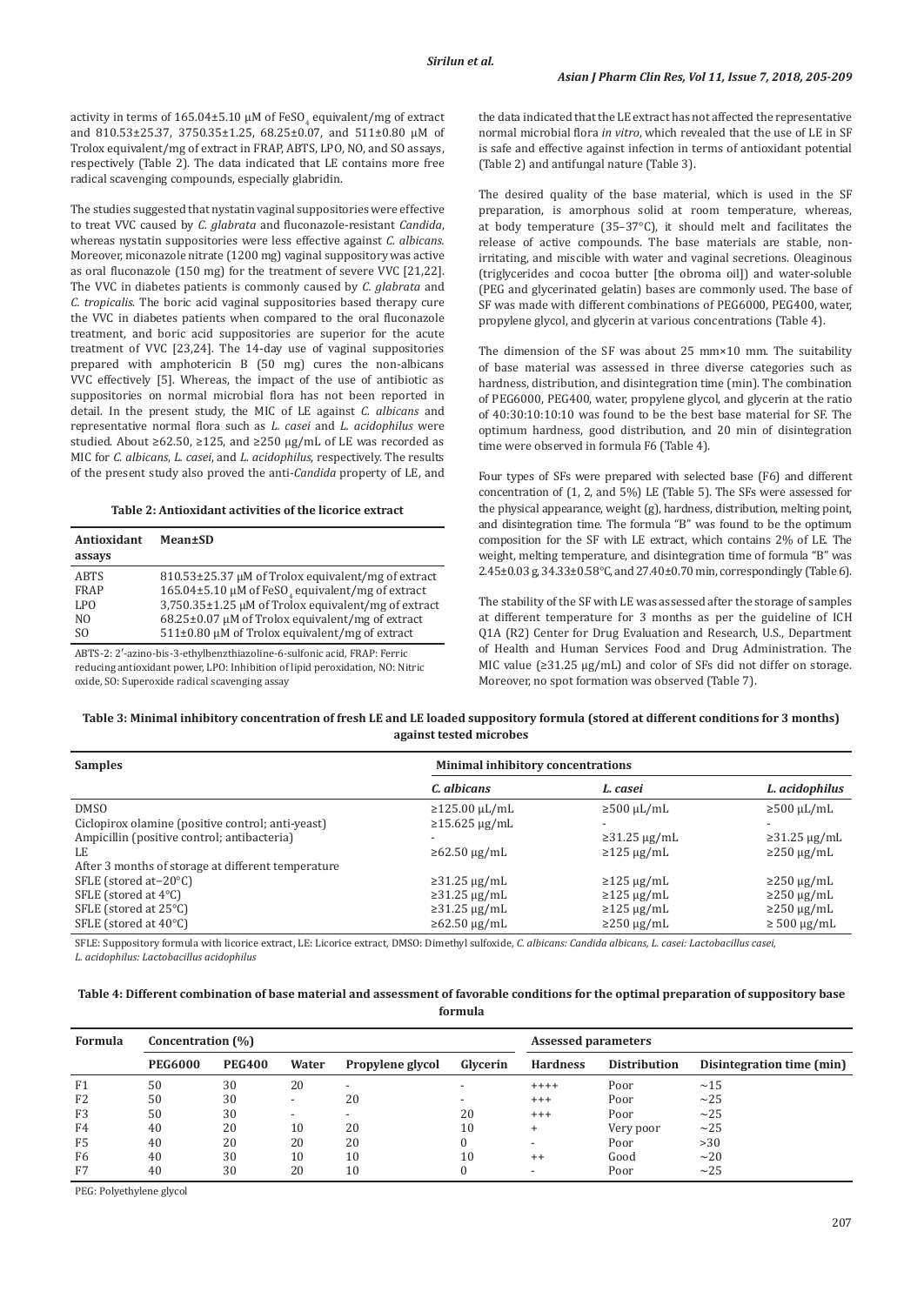

**Fig. 1: The total flavonoid (a) and phenolic (b) content of suppository formula at different storage temperatures**



| Formula | Concentration (%) |               |                  |          |       |                         |  |  |
|---------|-------------------|---------------|------------------|----------|-------|-------------------------|--|--|
|         | <b>PEG6000</b>    | <b>PEG400</b> | Propylene glycol | Glycerin | Water | <b>Licorice extract</b> |  |  |
| Base    | 40                | 30            | 10               | 10       | 10    |                         |  |  |
| A       | 40                | 30            | 10               | 10       |       |                         |  |  |
| B       | 40                | 30            | 10               | 10       |       |                         |  |  |
|         | 40                | 30            | 10               | 10       |       |                         |  |  |

PEG: Polyethylene glycol

### **Table 6: Evaluation of suppository formula with different concentration of** *Glycyrrhiza glabra* **L. extract**

| <b>Formula</b> | Evaluation          |                 |                 |                     |                             |                           |
|----------------|---------------------|-----------------|-----------------|---------------------|-----------------------------|---------------------------|
|                | Physical appearance | Weight (g)      | <b>Hardness</b> | <b>Distribution</b> | Melting point $(^{\circ}C)$ | Disintegration time (min) |
| Base           | Good                | $2.40 \pm 0.05$ | $^{++}$         | Good                | $33.50 \pm 0.87$            | $25.20 \pm 1.03$          |
| А              | Poor                | $2.43 \pm 0.02$ | $^{++}$         | Poor                | $34.01 \pm 0.75$            | $27.00 \pm 0.50$          |
| B              | Good                | $2.45 \pm 0.03$ | $^{++}$         | Good                | $34.33 \pm 0.58$            | $27.40 \pm 0.70$          |
| C              | Poor                | $2.47 \pm 0.05$ | $^{+++}$        | Poor                | $34.55 \pm 0.62$            | $30.75 \pm 0.81$          |

+: Delicate, ++: Optimum, +++: Hard

### **Table 7: The stability assessment of selected suppository formula with** *Glycyrrhiza glabra* **L. extract after 3 months of storage**

| Condition             | MIC $(\mu g/mL)$ | Color  | <b>Uniformity</b>        |
|-----------------------|------------------|--------|--------------------------|
| MS                    | $≥125.00 \mu L$  |        |                          |
| Ciclopirox olamine    | >78.125          |        | $\overline{\phantom{a}}$ |
| SFLE (stored at-20°C) | $\geq 31.25$     | Orange | Yes                      |
| SFLE (stored at 4°C)  | >31.25           | Orange | Yes                      |
| SFLE (stored at 25°C) | $\geq 31.25$     | Orange | Yes                      |
| SFLE (stored at 40°C) | $\geq 31.25$     | Orange | Yes                      |

SFLE: Suppository formula with licorice extract

The total flavonoid and phenolic content of the SF were reduced concerning the storage temperature. The flavonoid concentration was reduced as 153.15±3.32, 95.84±10.35, 84.3±2.25, and 77.08±16.87 mg QE/g of extract, when stored at −20, 4, 25, 40°C, respectively. Likewise, the phenolic concentration was reduced as 152.15±2.71, 98.11±5.42, 99.28±9.90, and 98.53±2.0 mg GAE/g of extract, when stored at −20, 4, 25, 40°C, respectively (Fig. 1).

The antioxidant property of the SFs was estimated by five different assays such as FRAP, ABTS, LPO, NO, and SO, after storage and found that the storage at more than 25°C significantly affected the quality of the SFs regarding the free radical scavenging property. The scavenging properties were reduced from  $146.84{\pm}0.46$  mg of FeSO $_4$  equivalent/g of extract and 775±112.29, 3550.64±17.46, 64.14±0.02, and 490.77±1.90 mg of Trolox equivalent/g of extract to 129.32±0.79 mg of FeSO<sub>4</sub> equivalent/g of extract and 569.33±14.24, 2261.77±456.89, 58.79±0.27, and 472.41±14.15 mg of Trolox equivalent/g of extract, after 3 months of storage at 40°C (Fig. 2).

The perfect SF should be non-toxic, non-irritating, and stable during storage. The SFs were active against *C. albicans* and relatively inert against tested *Lactobacillus*. The antioxidant nature was preserved during the storage of SF preparation at 4°C for 3 months. Room temperature affected the free radical scavenging nature but not the anti-*Candida* property of active compounds.

#### **CONCLUSION**

The developed SF with LE was stable, non-toxic, and non-irritating in nature and active against *C. albicans*. Further, clinical studies are required to confirm the activity of developed SFs in real situation. In future, the SF could be in market, after the successful clinical trials.

#### **ACKNOWLEDGMENT**

Authors gratefully acknowledge the Chiang Mai University grant (CMUgrant) for the support and also acknowledge the Faculty of Pharmacy, Chiang Mai University, Thailand, for the necessary provision. All the authors wish to acknowledge the National Science and Technology Development Agency for the support.